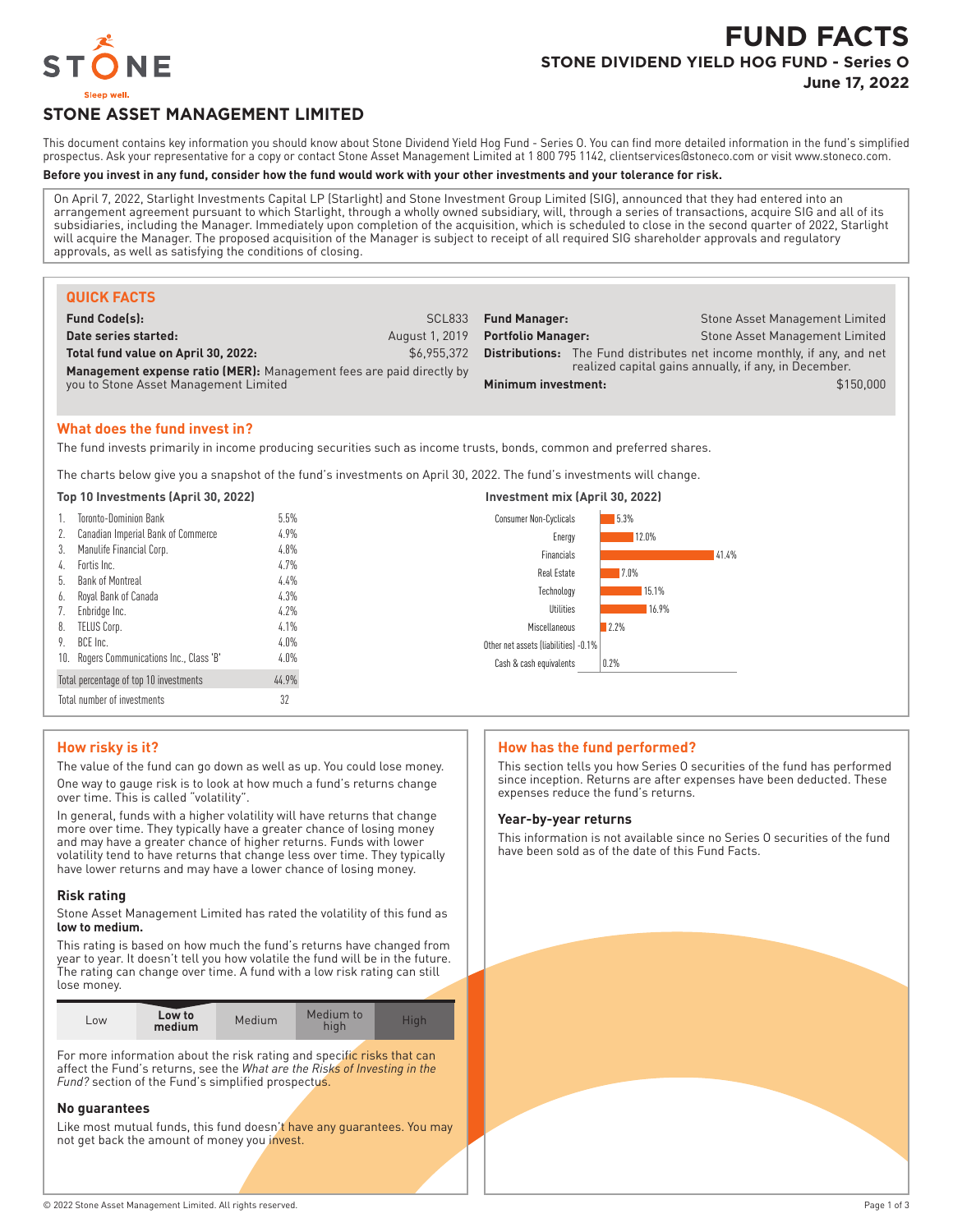

#### **Best and worst 3-month returns**

This information is not available since no Series O securities of the fund have been sold as of the date of this Fund Facts.

#### **Average return**

This information is not available since no Series O securities of the fund have been sold as of the date of this Fund Facts.

## **Who is this fund for?**

- **This fund is suitable for investors:**
- have medium-term investment goals
- have a portfolio focus on income and capital appreciation
- want to diversify their investment portfolio
- are comfortable with low to medium investment risk

#### **A word about tax**

In general, you'll have to pay income tax on any money you make on a fund. How much you pay depends on the tax laws where you live and whether or not you hold the fund in a registered plan such as a Registered Retirement Savings Plan or a Tax-Free Savings Account.

Keep in mind that if you hold your fund in a non-registered account, fund distributions are included in your taxable income, whether you get them in cash or have them reinvested.

#### **How much does it cost?**

The following tables show the fees and expenses you could pay to buy, own and sell Series O securities of the fund.

The fees and expenses – including any commissions – can vary among series of a fund and among funds. Higher commissions can influence representatives to recommend one investment over another. Ask about other funds and investments that may be suitable for you at a lower cost.

#### **1. Sales charges**

Series O securities are offered to large private or institutional investors on a case-by case basis. No management, operating or performance fees are charged to the Fund for Series O securities; rather, the investor who holds Series O securities will pay management fees directly to us as set out in the Series O securities Agreement. If the market value of your investment falls below the specified minimum requirement because you redeem, we may redesignate your investment into the NL sales option of the same Fund after giving you 30 days' prior notice; redesignation will be at the Manager's discretion and the Manager reserves the right to waive the redesignation on a case-by-case basis. A redesignation will not take place if the value drops below the specified minimum investment requirement as a result of a decline in the price rather than a redemption. All terms and conditions are set out in the Series O securities Agreement.